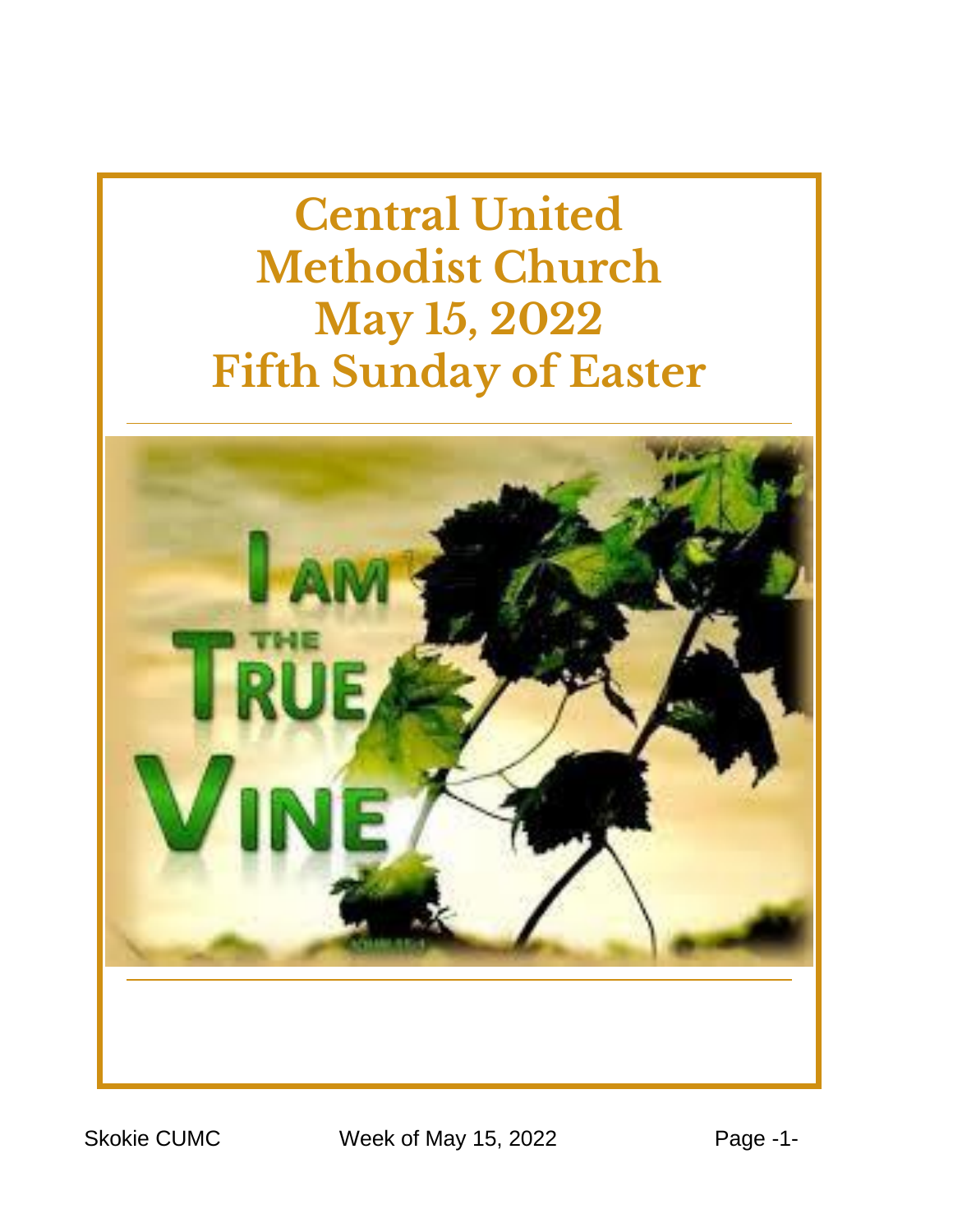#### **From Pastor Biel**

Lectionary Readings for

**Sunday, May 15, 2022, Fifth Sunday of Easter.**

Acts 11:1-18 Psalm 148 Revelations 21:1-6 John 13:31-35

Central Church continues to be a place where vibrant worship and faith formation takes place.

\_\_\_\_\_\_\_\_\_\_\_\_\_\_\_\_\_\_\_\_\_\_\_\_\_\_\_\_\_\_\_\_\_\_\_\_\_\_\_\_\_\_\_\_\_\_\_\_\_\_\_\_\_\_\_\_\_\_\_\_\_\_\_\_\_\_\_\_\_\_

In just a couple of weeks, on May  $29<sup>th</sup>$ , Central Church will celebrate the Confirmation of Tim Biel III and Michael Lagowski. On that day, Kai Filip De Leon Kingston will also be baptized. Baby Kai will be initiated into the family of Christ with the adults of the congregation making his vows on his behalf. Tim and Michael have studied, and practiced their faith. They have been part of the fellowship of believers and are of an age to make those same vows for themselves before God and the church.

If you pay close attention to the vows, you will notice that you, too, take the baptismal vows each time there is a new member, confirmand or baptism. This promise highlights the marks of a disciple of Jesus: (United Methodist Hymnal p.38) "We renew our covenant faithfully to participate in the ministries of the church by our prayers, our presence, our gifts and our service and witness, that in everything God may be glorified through Jesus Christ."

On Memorial Day weekend, we honor those who gave their lives in service to freedom. Let us rejoice as we welcome Kai and Tim and Michael. Pray for their faith journeys. Surround them in love. And seek the Holy Spirit that helps us examine our own life to ensure that we "so order our lives after the example of Christ."

This Sunday, May 15<sup>th</sup>, in a spirit of unity and action, you are welcome to participate in a United Against Hate rally and walk at Jonquil Terrace Park in [Niles, 7753 N. Oriole Ave.](https://www.google.com/maps/search/Niles,+7753+N.+Oriole+Ave?entry=gmail&source=g) The speakers will begin at 3 pm, followed by a walk around the neighborhood where anti-Semitic flyers were recently distributed meant to cause fear and intimidation.

Let's amplify love and solidarity, church.

Blessings!

Pastor Biel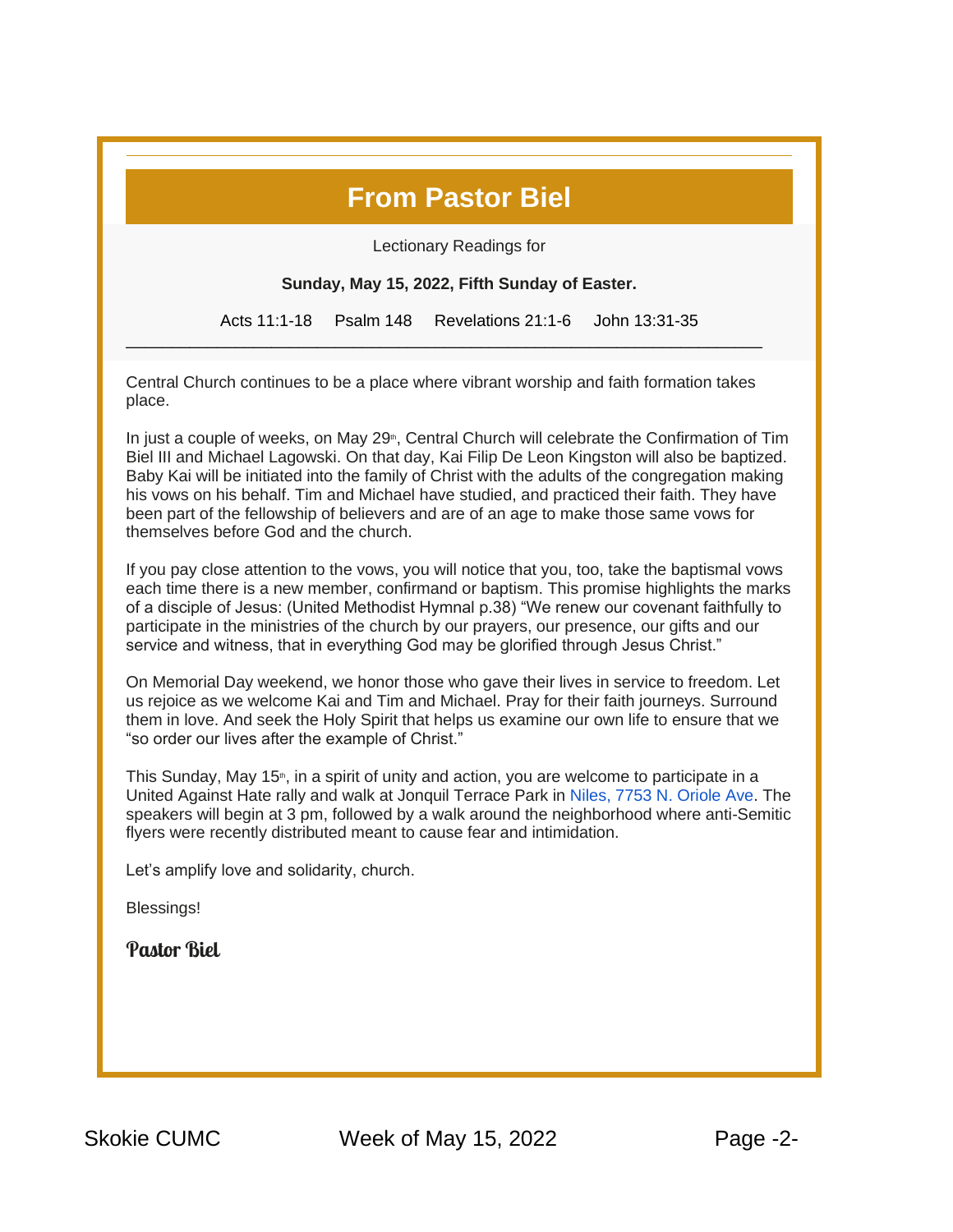### **A Love Letter to the Future**

#### **Pity and Service**

By Christopher Bartlett

I have to tell you, it's not always easy finding something to write about every week, or even almost every week. These love letters are often inspired by odd things, such as listening to a nine-year-old podcast from my boss at Signum University talking about the Lord of the Rings and, in particular, pity as shown by various characters of this amazing work of literature.

It caused me to reflect on a common idea among people with disabilities, among whom I am one. We often tell able-bodied folk that we do not want their pity, even if we want or need their help. I promise these two things are related. It turns out that the modern usage of pity is very different from older usages that simply referred to the experience of seeing another's suffering and being deeply and emotionally moved by that witness. The negative connotations of pitying someone, including the inevitable sense of superiority that comes along with noticing someone else in a hard place, are a modern phenomenon.

A similar thing has happened to the verb to condescend, which used to be the virtue of those with power sharing the burdens and lives of those whom they ruled. To condescend, is to leave one's hierarchical perch and take on the issues confronting those, one was meant to protect and even serve.

For us, members of Christ's ministry to the world, the notion of pity should not be foreign. We are called to consciously be aware of the suffering of people around us, in our church or out of it. Our modern American way keeps us safely distant from the emotional experience of being moved beyond resistance by the witness of someone's pain; it's much safer to retweet encouragements, sign a petition, or maybe even pony up some money in a nicely unaffected way.

To feel pity though, that is dangerously close to feeling that something must be done. And if something must be done, well then, we might be the people who have to do it. And if we are people who have to do something, then we might be hurt, or oppressed, or called out. We might become modern objects of pity for those who say to themselves, "There, but for the grace of God, go I."

So, my loves, let us pray that we find room in our hearts for the true meaning of pity. Let us pray for our eyes to be opened, our ears unstopped, our feet moved to walk in the way of Christ, alongside those who suffer, and our tongues made to sing. We might not have the authority to command miracles, but we have the help of One who does. We might be well advised not to talk about pity or condescension though, the modern ear might misunderstand. Dignity matters too.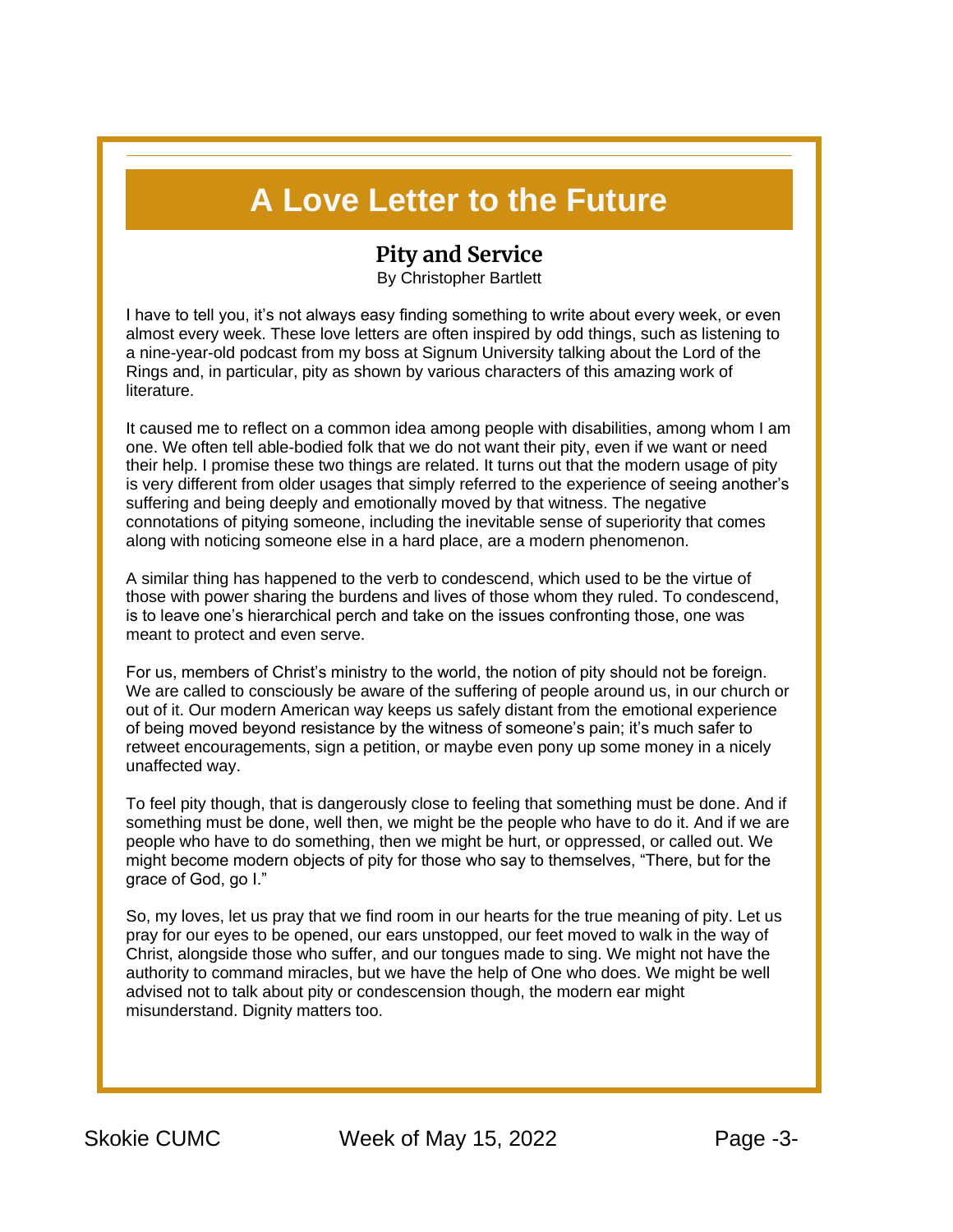# **Sunday Morning Bible Study**

Join us for Bible Study from 9:30 am to 10:15 am - Sunday morning via Zoom. If you are not on the Zoom list for the Bible Study Class, please email the church office by clicking on this link: **[centralchurch@skokiecentralumc.org](mailto:centralchurch@skokiecentralumc.org)**.

# **Worship Service**

Join us this **Sunday, May 15 at 11 am** in the Sanctuary for our in-person service. We will continue to wear masks and social distance at the worship service.

The worship service will also be available on Zoom at 11 am. Please email the church for access to the Zoom Link.

### **Altar Flowers**

The altar flowers this Sunday are given by Kristen Mascari in loving memory of her parents, Jack and Betty Rooney.

**A sign-up sheet for altar flowers for July and August is available on the table in the Narthex.**



# **CONGRATULATIONS!**

Our very own Pastor Timothy Biel, Jr. was honored at the Niles West High School Accolades Banquet on Thursday evening with a Community Service Award.

Not only does Pastor Biel serve Central Church, he is also co-President of the Niles West Music Parents Association, President of United Voices for Children, is a member of the Niles Township Clergy Forum, and is involved with other services within the Northern Illinois Conference.

Congratulations, again.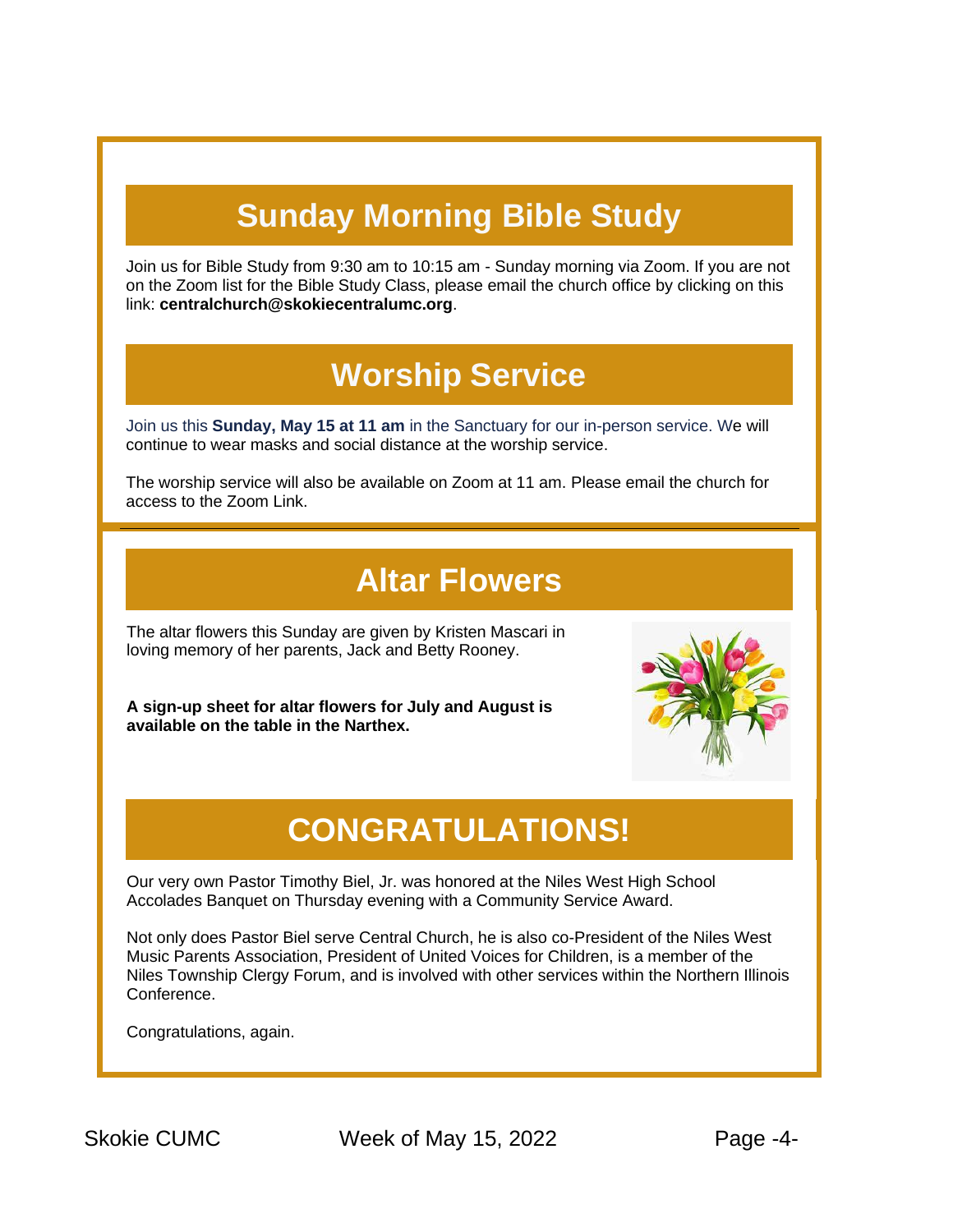# **Living Color Flowers**

The delivery date for the Living Color Flowers is **Thursday, May 19**.

Orders can be picked up in Fellowship Hall on:

Thursday, 5/19 between Noon and 5 pm; Friday, 5/20 between 1 pm and 3:30 pm; Saturday, 5/21 between 9 am and Noon; Sunday, 5/22 after church.



Call the office (847-673-1311) or email the office (**[centralchurch@skokiecentralumc.org](mailto:centralchurch@skokiecentralumc.org)**) with any questions.

### **Meditation on the Gospel**

Meditation on the Gospel will continue on **Tuesday, May 17, at 8 am**. The meetings are on the Zoom platform.

If you wish to participate, please text Pastor Biel or email the church office.

# **Tai Chi**



Join us for free Tai Chi lessons, facilitated by Jas Faber, every Tuesday morning at 9:15 am in the Log Cabin.

Contact the church for more information

at **[centralchurch@skokiecentralumc.org.](mailto:centralchurch@skokiecentralumc.org)** or 847-673-1311 - or just turn up on Tuesday morning.

# **Diaper Drive**

Skokie CUMC **Week of May 15, 2022** Page -5-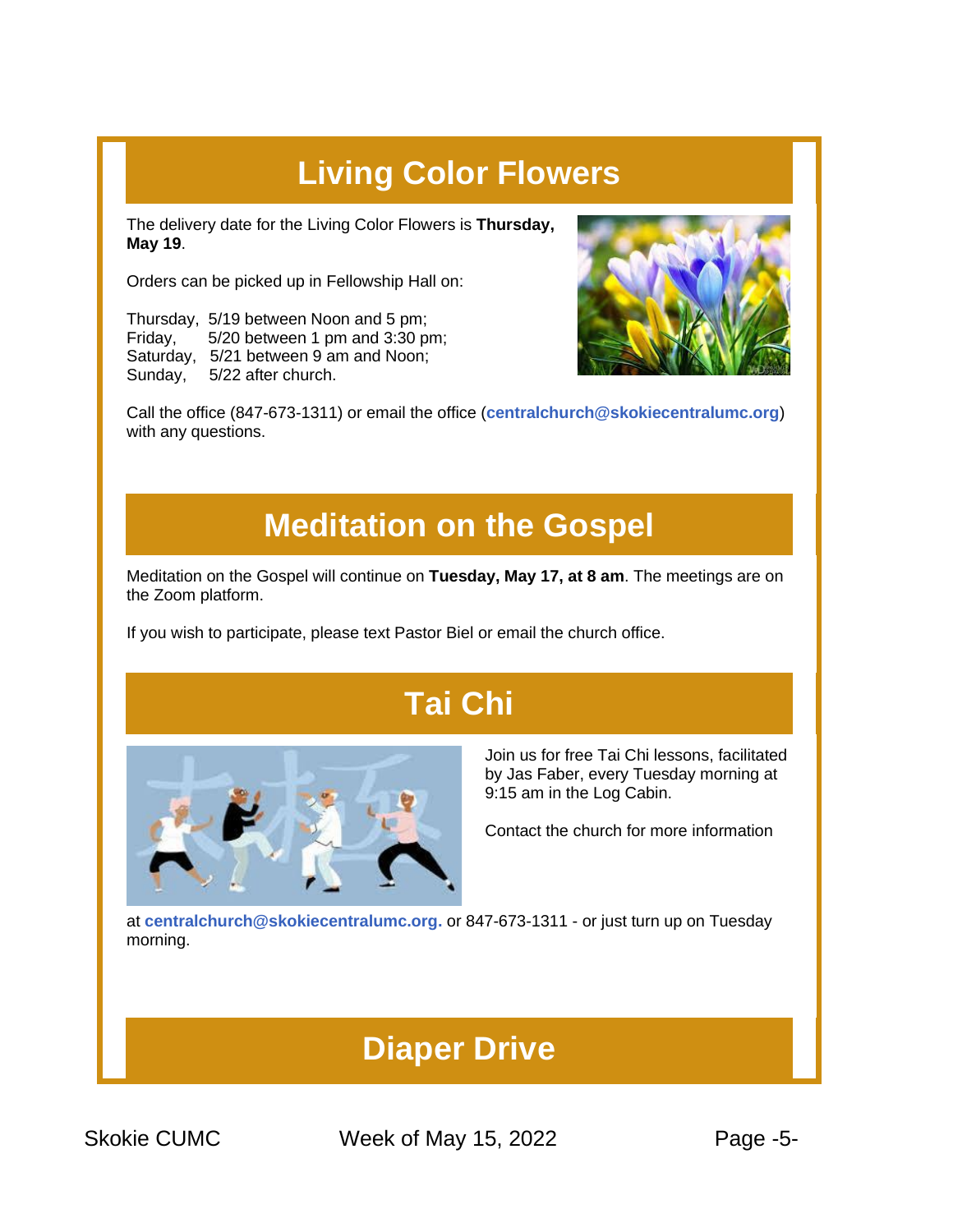This is the last Sunday, May 15, to bring your diapers/wipes to church for the Kids Above All Diaper Drive. Barb Smith and Pam Castaneda will deliver all the diapers and wipes to Kids Above All on Wednesday, May 18.

Click **[here](https://r20.rs6.net/tn.jsp?f=001qgE8R-0rBclVHIkAUpoZ5C0BvVK_kzmNy1064t6a3XonwwN6COjQyzxcQXxJwmPqXDhxAju8wOBWhUF-gma8JG2v2EzO1A8DzhvtTjlMlRjLfR5nzLiPqN30qMODGJynLhWX0AaxCG5S9j2Z5LvfQa9cEX-WzHp3Qfb93m6piGE=&c=vrIqrezAcAYWUwuVWOEkcVrHWvcN8vnGHRxN9fLUNmVcDNqhgf_tKA==&ch=hfGIDPzS7TOQWFdOPUFymqO3NUcmF99VjRIHWaAQ7BeYkao-_ZegKw==)** to learn more about Kids Above All. Give easily through their **[Amazon Wishlist](https://r20.rs6.net/tn.jsp?f=001qgE8R-0rBclVHIkAUpoZ5C0BvVK_kzmNy1064t6a3XonwwN6COjQyzxcQXxJwmPqFIO7mOF1a3_ge8qSvdHLxRdPnTVUFgYHMQEG7mam2mt-FSj-ptctewZ0P8LMCqeE7oH7guzqN2gJa8CWXb2SL8lXq78t_sa3A_67k-9J9Q6F7s_RO74WAkDSnB7P6UNtg_fAkEVBnufmYzivKGY1C_iA6QN8xOq0ntRmj0FEC9_SvL2yMVQeZH9eVNINlQ0KZUOHujjLA_eHuUMHgytz854wmaG_AsaJIsGMr60Q3cC4YK6F7scqZkM66XaNx5_enyXZlT4g0uYvCs5tyCqptEglX7H-JC8g92UEak8yJBPEP2yWoRJhoyQ3b7H13-n60wKz6gbsGvRJc1nfyIQaOh8T2jdYYkZjGPo48GYxlrybpDrtS64t1dyNTYwdFVbQhZn5IMdGSoyDSNg47WTrpkX3m05AMRP1CDbTbLHMFFCcbpCKAOvyf1Qt_3-2fY8_uySmvsHvppiN76eJPft-FKM_kPRQ-5m0E_wn-nLAylpIR_N-2tLIWJE1gSrUUGCRFWXwguTWQDlGoXR1uAYnvRGDOsyE2DTTe3wtfgbVgnrZmGWxOef8OOzJvDk_j6NjzHEyt74ATwYQJkJlTWHJjmEhBwZX_2r1EbkduicqnNayM4g91m8Li_z3nGJZmEuGolb4TAO9veeddoBWa6MYTYNkezN-CfmT5A19UybkWRgvJCLZaMmQxfcDpy9kI3KUiHp11EKFoTeIr7Hz5KryQvZgnneb0kYkkNJ2mMNsu1EwS-mc3_KEbg==&c=vrIqrezAcAYWUwuVWOEkcVrHWvcN8vnGHRxN9fLUNmVcDNqhgf_tKA==&ch=hfGIDPzS7TOQWFdOPUFymqO3NUcmF99VjRIHWaAQ7BeYkao-_ZegKw==)**!

# **We Stand with Ukraine**



The need is still great for the people of Ukraine - and who knows when this war will end. A big thank you to all who have donated.

Please continue to donate towards assisting the people of Ukraine in their hour of need. Put "Ukraine Assistance" on the memo line of your check.

# **Niles Township Clergy Forum**

Niles Township Clergy Forum will be holding a silent vigil this Wednesday, **May 18** at **3 pm,** in response to the local, national and global violence, oppression and injustice.

Clergy and the broader community gather in an outer circle every third Wednesday of the month at the Village Green outside the Skokie Public Library at 3 pm for seven minutes. Silence - the still, small voice - has power. Prayer for Peace, Love and Kindness in silence is made for all.



## **Heritage Sunday**

Heritage Sunday (Aldersgate Day) (May 22) calls the Church to remember the past by committing itself to the continuing call of God. This year's theme is "Splits, Separations, and Reconciliations." From now through the remainder of the year, the General Commission on Archives and History (GCAH) will be producing and releasing a number of resources to help the denomination better understand the multifaceted and multi-faced history of the Methodist movement in a global context. **[Click to read more](https://r20.rs6.net/tn.jsp?f=001qgE8R-0rBclVHIkAUpoZ5C0BvVK_kzmNy1064t6a3XonwwN6COjQy2ASxBN811YJ9MxvK7Y8akzG3zvY2umvE-uHG0KFJaLHJ7GEm62eNB-abQqPpQCZQh2r0MIPe8d3alvG9_95B6gj8W3CBonIPFb8f2b1RRG90nhCFR8fspYybZ22ER3rY8FxSKRCVkr0bH77dIl3enz-dfNXHaY-tD8z6P2FMPoH7qdYqzNxMJrCJqrlwnCEkL-qVQe9ESOLXQiig2xrsSuFsVIh1kH9DnYLi_Dy7qwI4vVJiH3b7_OJVIFIHOoauPIJmAiL4dM5Oc4PhRuNTKVmWjI_lRJosuDRsixo4AwiNNORKX8E3aFKJt-AyyoHO2TMjJynJCEZsxXalt9koqi60DHGP8mPNcE1aOrONxGjA58lw2NUW1u6ZDUJc0JM4rlA0CQ2OyfmW_TX98j99QKWVbYnuw5bEfNiObRkBEaoUklVRFNG7xJBvy7UUlJR1FEED_SHYVf80jKBaZJuPUxOFjWaAA_QnfuUmT-u2hu3i3ATX1Nq7mdFRBKti-YIcfmNiFxlZ5nnnwj3Wev0lDB2TooTBDm7SqH9ejqzZy6EHDenbI9OesY6NvnFmk9X23fitgp3yA69y8CYHey1GeWsaLrMctXOR9Rvo-j3G43iyJMGjLa45SejVnCwX1bRY2XPfZltD5WNRE_29Pf0WEtFZJ-GNnr9VTlgsq6ZLDmFAfO5Zt8MjPCk3iPCAxSo1StaV4Iei1UzMWlCemO8ZL8RvShwJZvI-jNwSL6lAMAQFj-fwwR0In7ss9FkSEhD9FDC2wYhInmnjjNelypenQT4Vo-Lu2vqs6F77o1oCAyetOjskDFkVtTx4CZ3SlP23yHhE_sWVPRu1SPpvJOzwlMbJWZNvTLIolh_viKWk6MmJO6xd6ZJEUdc7NXdXH0fbMSA_h124ZusSAlJcqQCSQJeLf4MPWU1aCqsta9iRwFwq5FZRZdZOcO3Pp920BvtABVIALQLOTzlaBVhhiYg2RQUNjMnPgZZNMiwW_uHmGQ1mfH-BR7Po-v-JKsXnqqYyQyOej8kQ897tiGKe-x2KfV7Xn0pMo_zvWqMFYs7IV2KaF_VHenXTCDYE2s1pD2q1cWGj56ckO62-dTu5UO-rDXneOcBwTatkA==&c=vrIqrezAcAYWUwuVWOEkcVrHWvcN8vnGHRxN9fLUNmVcDNqhgf_tKA==&ch=hfGIDPzS7TOQWFdOPUFymqO3NUcmF99VjRIHWaAQ7BeYkao-_ZegKw==)**.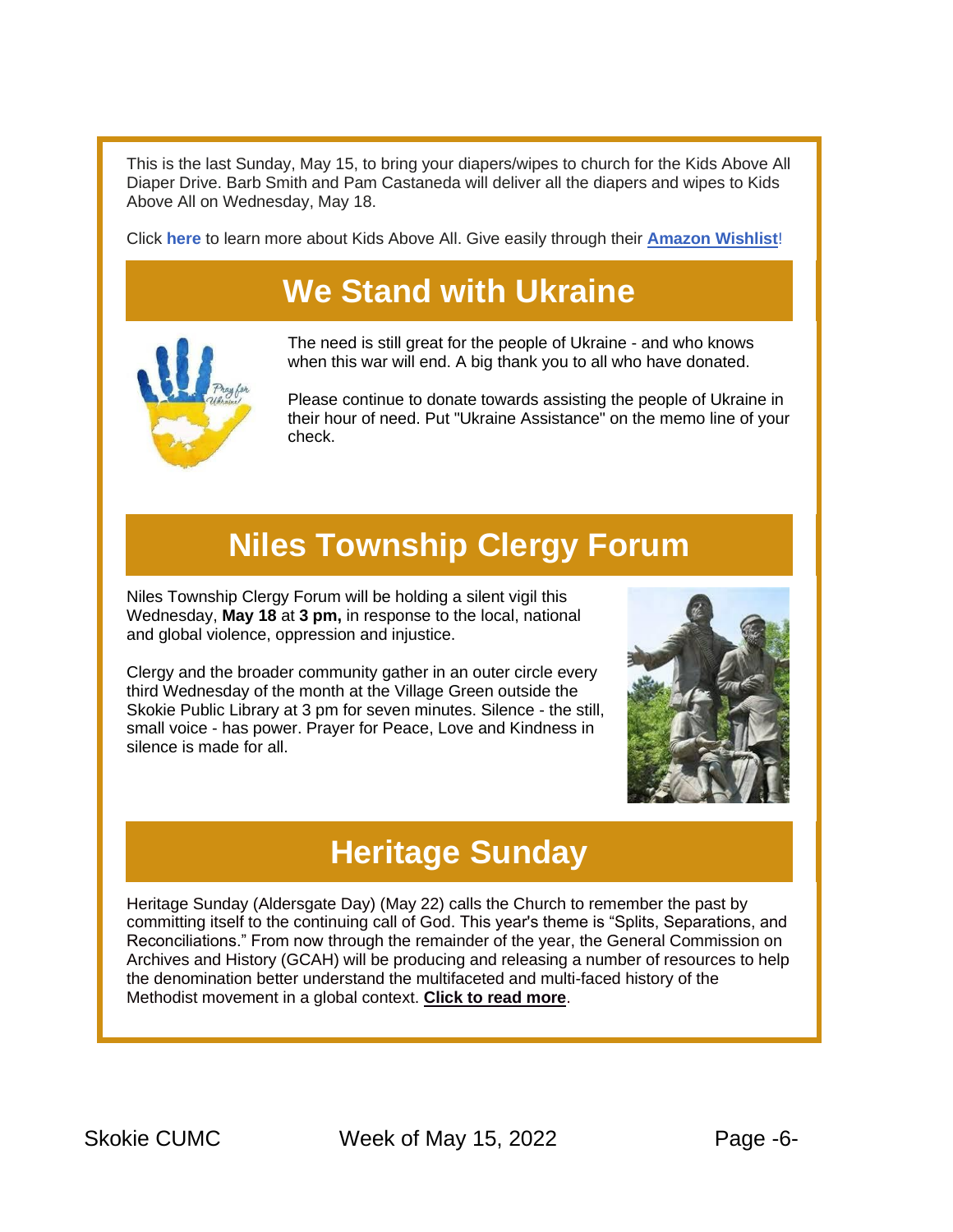# **Asian American Pacific Islander month**

All are invited to attend this event to celebrate Asian American Pacific Islander month on **Sunday, May 22 from 4 - 6 pm** at First Korean United Methodist Church, [655 E. Hintz](https://www.google.com/maps/search/655+E.+Hintz+Rd.,+Wheeling,+IL?entry=gmail&source=g)  [Rd., Wheeling, IL.](https://www.google.com/maps/search/655+E.+Hintz+Rd.,+Wheeling,+IL?entry=gmail&source=g) The worship service featuring Bishop John L. Hopkins will be followed by dinner. This program is in partnership with the Northern Illinois Conference Fellowship of Asian Americans and the ACST Anti-Racism Task Force.

No cost to attend but please **[register here](https://r20.rs6.net/tn.jsp?f=001qgE8R-0rBclVHIkAUpoZ5C0BvVK_kzmNy1064t6a3XonwwN6COjQy2ASxBN811YJbzc-kdLOk8JsDHEddsApGdjibad0vbwf8IvO72J7h-Waw8LDdE4DKYaVlye0sLAelzgPiutWvZKPdtOJrEiM9RjI68R5iUy0JF5OTa8x7QuYbvzrQudxLOKGOldULU6G14h7ffHFg1SJCPHUMQqu_dPDXaqnH7YnE80SLNyje_GDlHm4IYVURElxx3ViF6dBuTgzi37UxkI8-XtYvzAa_NFzh_Q7jKk7JI9g_R0-TFZ-XmUgwZ0fqp854R6PZTOEZ2q0-N37oGUudql0Wl1l8HwuS7kKWgSFKeKrGRVNXnt4TQRqE2fvvNaybaE2vufNa435pEfSHg9_zKxD8o2t1ksOHflHgpG6ZR1_3MV-gcQ-JcnYV9u9U31d0hShrimzis8xwYgMS1lSmEolMYgP-WRe2E_0T10caNWSc_w_8H9Pd9LUn0aUp-mfC1PHruoI4Diu_DuqHThypPFMwLRTpobWpCqrSMjQzx4nXJao_OqQ_LOlF1EPuVEcJ7TUkB8BqjUwdRs_Qn6F8PfrpsMMmsDGGEhsRxYLMpVfDQr69NTv6vQSd8neC3ZUx3P2kvX_j5J_mD_FwDrY-giBYCBGYO1gWC5BimPrweyZILlarRTGDdY-8TEN7oZQvNl4tb0YP7u-VytdjcY_NP0-kinwa365EdRP1hpvMbF_bTOiPD-jrlXfCNPnTY-WZ3DyFatEcWmdUacGaJdgfsom6gMNyCBXGtgiGbyc_4oO9YhmyQ-TYWUChAZzhc7VOVlL5R4ZtMyycxt4f7B3UEqEOw_PHzxWByMMz5iz9bhccZ2MjJlg8o9zIC8lgOlPYihMmXfAUj0jGPtRtt_D0SK0Y384BGXOEuC0aei0CXZXJEkdv8ZCIsL517z08vbCg4x5v4FxSbOXDT48x4ZITvtEI65U021hVFroo-X-lHCy9JDvQES-BIqKM9-l6RT3HDGVkSWsyYymuDWj-Qo9C2vVBhFy7f17e77qTc6VQuxKhUVZvWq2rnaMWA10e4FPIS2dxTMGtwzByLPMxIDlAbAS9o8vAv6SfEbbPkTNNqOarIwLwYOQY0FvNEY8s7sJzGVEbnO4J01chUJokSm8rioA8d16voh9aW5xjbDOI1ZxxD0erJW6aI_HYPLjS37tk1JIZAsx&c=vrIqrezAcAYWUwuVWOEkcVrHWvcN8vnGHRxN9fLUNmVcDNqhgf_tKA==&ch=hfGIDPzS7TOQWFdOPUFymqO3NUcmF99VjRIHWaAQ7BeYkao-_ZegKw==)**. For resources, **[click here.](https://r20.rs6.net/tn.jsp?f=001qgE8R-0rBclVHIkAUpoZ5C0BvVK_kzmNy1064t6a3XonwwN6COjQy2ASxBN811YJnTBZ6vI_tdPvQDQ50KLYVF8Ia46LxQHcj9w16-f-LBmxxlNo8aDRyZyyCr_YW5MaFIecyhhPWtvtHGx7Zq1HGXcLKgjCqUZJzapyu52hqqRS6Bt3lkrJVwS706R8nfaKMEatqs3XtcL_4XlvB5csx3nH22l2phEB5vPqloypEI2wVXsX1T9saInVJAeQMeLQ5uirDZf6TqVcO0pPM6zJbdYiHIfUyL9_6r2QfMNXzQIFtA_wkx4E79VV2f6l7fs7O-ttKlSQ6mZYHuNENGTVnRToN_ZMLT5Qo49DAMaSdfGKtmG0danloxVixut8fDycWnFinv_CuymMELO-fhtwu-_pTr_IGlY1OnTqRDxM_BaSQmTOLHXeYArQ2ivFxpCDv9042ectFDBZLs01oIeJon8E0BrGQfQ4o_otABIiqKQLFBZQ1_JoVIc8YIo6SGX-h5NJWKIeknx3l6PyGsfWMLYVgPlET8R4Ys1uS90aPiJ1tzDD99JahTJG8JE_R2H9Hb5HarQjB5nG8jYxJAQjpUTQNMUvqhtLsb-qoZs8sjppFZvESMaakOm4skyKkRhQ3IncwGsYG3QmWisQxO6bbS5NEMGm9R5KTIhxqsUAVMKXfAHbt4nhFa7WQxpzjaEbCU8xdXlosk4Kkmh9P8tPQNPpFY1MksKcEPZqB1VUJ3qb9CgMy-g-rbd1o3G7QzorJMD32aNNmF6ahBLlSDhuIDzR4Dz20FlR7NdMGrx4g0UFP4p3nXRGhlortCAjtfARPm7iHZwK-9axJJf4a6gEYq5arBdkm34sALVw-EM3-lUCWd43mU471aDKRgmooimw-QNVq9Zb2GV-8bTMo90W5vbuvQTnF4FK2ZF5wTxeOPPwLx6QY1Mtk7GD0fe9wmlBpTSljKetstbEfKrs_R6XPQLu6Awr84kowk52AP-kSZYnk1Hc8l4ruKG7P5j-XBwDdl5GiYa6hyH3RfNzf_pr8vHNJ7Ag2HrrXL42YIKnRbqtIzZMBhPK7iyZscRHUrY3WwZoLNgGTsX3PGTFLyxzjdiWKBOLuch45j4rpApYZB9CmAsXrkXoJ9mx8r-TDKdIyLc7tGTq7BzdzSaFQWSogp_p0EV4pxDnBvFBtKLVDznlE_FYLHq63Q==&c=vrIqrezAcAYWUwuVWOEkcVrHWvcN8vnGHRxN9fLUNmVcDNqhgf_tKA==&ch=hfGIDPzS7TOQWFdOPUFymqO3NUcmF99VjRIHWaAQ7BeYkao-_ZegKw==)**

#### **Central Church Summer Retreat**

Come and join us at Central's Summer Retreat from Friday, July 15 to Sunday, July 17, 2022, at Stronghold Camp Conference and Retreat, [1922 IL-2](https://www.google.com/maps/search/1922+IL-2?entry=gmail&source=g) N. Oregon, Illinois 61061. It is open to members and friends of Central Church.

**Handouts with more information will be available at church on Sunday.**

## **ANNUAL CONFERENCE**

Registration remains open through **May 29**. Cost is \$95 (early-bird registration ended April 29.) Please note there will be no on-site registration. \*Make sure you have a file copy (.jpg, jpeg, png) of your proof of vaccination card handy to upload during registration, which is required.

Annual Conference will meet in person **June 8 - 10** at the Renaissance Schaumburg Convention Center. The AC Committee is diligently working to make this a safe gathering for everyone while continuing to monitor COVID-19 infection rates for the area. For current requirements for AC members to attend, **[please read the health and safety statement.](https://r20.rs6.net/tn.jsp?f=001qgE8R-0rBclVHIkAUpoZ5C0BvVK_kzmNy1064t6a3XonwwN6COjQy_Ma2mkOizBLg5jkPKk3Svn--5nBe2DqzJoSGP_PzVGu6czS-TgWXfl7MD6AlJE8whdVxaUX7_lgSdeYOhM2GORatSftBiOfKx4fDGIzO7ag9iT0ejaQKD4LMkn6I6_6w7Ea6IuUdfYOilu2px_s-2QNb1p58APM-ozYs6Fva8SEXGS_lMG_NPrYqZ0BMixkR5RcRTcVW7_nEtbNnIQ0Ou_OojeJ6HjNsxwhZXHA2089xql2BAnfs0GwhB7QKnFxkP8GV0Wf9AvmbfZkis4PYArErhnmqW7K8U4-8JOdkOoWr9q1MjhooMtRkYvd_gjhb5w1-SNdatpWgy7Im651AEFUryrhw0gbZA_rCsoozau1pA14uFPO_H8M0s5vN7bqwjmyu7ik3rUzicQlokWO8g26-Ru32CwvZryaKgtnPObzH40B4HLiqQstZ_gDkv4WsWMcKn9XWdTnYJ6BFN7SXrCu5h35kFfbSggkoar34uV2X89iQZkRi7EQV_YGxBMYrG931r8IjUL1gu7I7QmMTKqTEr63t06IFuvH4DY9YEPlfez3wIjFwdtFeccROnlliyKsh3KLA8IlwEThJqN3VOnAcfcPF5PphJfGtA7sNCfuIUdP2jq_l8ATNhjOCRQEdyaaHLuip52dwwr9cVZhw_XbFliwy8B2hfzkgy2ytorwstIQo2TmgWZ611KNrkFRxNtL2Jf5KKdhsWVW9NH6NxXNZQASRGHZAsR6HUtH5YDUvQ8f0pES-_kNHaJ0tEJqwB-kDiipprgn8Ma21WhW-vJyMPHEcMhxW5uZoJJBpd8Ohv550HMTo4fpDxlJFQUHghNXtW3VBrbBFJ4AWudxiLhJxaR7_tbxA2GW1DSYpnT5DuzzEb8-Ovpi0r0yEYawg5Jk304tWkZiPdGrEjeRp0dQWQO42cWLrd1twnhIBpIcb_uSmZnpHXknsVdKD57RqBUuWRSBxHgYvihcTyTR4HqSDRnyVt28bcvbNRz3noR3MbSlfsPQKNAvQvAKfkzhLBN4jFLOx2BUFhMrZBLmf4csI61WDaWtFnk4n3Co0QgpW0bubSvBZMOqDNCof3O9vsHf3jijLf20hEjp11HojN9ekwhA80825v8zEJ5uC_zFRjPoxxOKIfkzr8YwUet_wp7gAilTeOnDcyBARz_CSLV8mUAwu1fu5J7OT9TO04uB&c=vrIqrezAcAYWUwuVWOEkcVrHWvcN8vnGHRxN9fLUNmVcDNqhgf_tKA==&ch=hfGIDPzS7TOQWFdOPUFymqO3NUcmF99VjRIHWaAQ7BeYkao-_ZegKw==)**

Clergy Session will be held May 24 in person at New Lenox UMC starting at 9 am. **[Click for](https://r20.rs6.net/tn.jsp?f=001qgE8R-0rBclVHIkAUpoZ5C0BvVK_kzmNy1064t6a3XonwwN6COjQy_Ma2mkOizBLL21YSmAvtLIAct5OO3e7BOnDtNWp58RY6bRhd3cF9_G4pCR4JOQgcNFBSPF1g7z0DwwH1ev2F5V6yK_TFP55XX3Q_odRbUp8aq15C3PaJivWqYwF76MYKQObIEtTnDH_2ju32zFYSQ_PGDYh_-QWD2gXRQe4b9QZbGbQybDjE9hzkeHFZ3xhjN4ifcUv0KKIN6QPDclHpKd9EuJlu1QGoazf5lnDyIDvU4-M1Cr0IJ-AsCmg9L7Qses9YuifwENpfHKgFDVJ2-OW_44biZJb5qEa76_6ecaRS_L4GAJLwtfFKRVqQC8iLM5JCs2AI1K8IEl3c9Nh__dawUTjeUcuAlG-89-R7W4uOiGZHlQdoBLjx6JlsU85NfV9qL09_gIiKUPiayx3hew_PUJ8USE2ysIzqCnlMxuh0QS83CGQfLWIBb4TBq4aFgAZHzhCsz6xN7DFz1mv7lFAgB4VNHwjCfhuztQHpXBpGYVUkZlky4fGtV3hvaljdc186hja0BF-Jgc749Nvp6JUzUexl3SSGrmt2CHs4mTjUgKJMlP4wjXBT4XYGANxP98biC2pgAaPYSIZux4CmUw9G5uYaG30zmFbeTU-1sS8wKbRA4RzabOZWgfHNizGZXi7hg_y9GrLE7z3oVfqPt_h15H9l5T25rV5sI9eXYXSMUY7JMsC_GzFx_lu0314r3MVDPDD4Qu26eNUAepH9BO8UUhrY2f51vqhd_vTY40Jx3SpWxh-f7kpcszfVe78NS3HKQetan0VQvTBv3Sysxx1wAvbBcQ4a3AUwCigW-nsyTU6NExJUwIMwHnc9LIPEiwbXzqolDmH1mD6Pfbq57w9e7WWqJgk2EXD9lYvwkn5DoEDN-V9g5FnGPFRWwUAXxvVOZxQKWgrYNPVbxMs3t85nJ_87ZiZ-ypvJwxYdT9U_XcW0Kv6pXulWVCXw84cBSGDja9fYMlzwuhB5hJTEKF2UzOhW_z7i85HT6-wo8gw79Zwt_bCy4l3HYi5CGfDlOTL3BKk2UUBoZwVNJDKB-QaT-qpVzJhkgmf3HUbaPtFcbsxutx3ZWQahfeNaRJ9f-AJMZ2lxr1F-sGhXjOrQPY=&c=vrIqrezAcAYWUwuVWOEkcVrHWvcN8vnGHRxN9fLUNmVcDNqhgf_tKA==&ch=hfGIDPzS7TOQWFdOPUFymqO3NUcmF99VjRIHWaAQ7BeYkao-_ZegKw==)  [details.](https://r20.rs6.net/tn.jsp?f=001qgE8R-0rBclVHIkAUpoZ5C0BvVK_kzmNy1064t6a3XonwwN6COjQy_Ma2mkOizBLL21YSmAvtLIAct5OO3e7BOnDtNWp58RY6bRhd3cF9_G4pCR4JOQgcNFBSPF1g7z0DwwH1ev2F5V6yK_TFP55XX3Q_odRbUp8aq15C3PaJivWqYwF76MYKQObIEtTnDH_2ju32zFYSQ_PGDYh_-QWD2gXRQe4b9QZbGbQybDjE9hzkeHFZ3xhjN4ifcUv0KKIN6QPDclHpKd9EuJlu1QGoazf5lnDyIDvU4-M1Cr0IJ-AsCmg9L7Qses9YuifwENpfHKgFDVJ2-OW_44biZJb5qEa76_6ecaRS_L4GAJLwtfFKRVqQC8iLM5JCs2AI1K8IEl3c9Nh__dawUTjeUcuAlG-89-R7W4uOiGZHlQdoBLjx6JlsU85NfV9qL09_gIiKUPiayx3hew_PUJ8USE2ysIzqCnlMxuh0QS83CGQfLWIBb4TBq4aFgAZHzhCsz6xN7DFz1mv7lFAgB4VNHwjCfhuztQHpXBpGYVUkZlky4fGtV3hvaljdc186hja0BF-Jgc749Nvp6JUzUexl3SSGrmt2CHs4mTjUgKJMlP4wjXBT4XYGANxP98biC2pgAaPYSIZux4CmUw9G5uYaG30zmFbeTU-1sS8wKbRA4RzabOZWgfHNizGZXi7hg_y9GrLE7z3oVfqPt_h15H9l5T25rV5sI9eXYXSMUY7JMsC_GzFx_lu0314r3MVDPDD4Qu26eNUAepH9BO8UUhrY2f51vqhd_vTY40Jx3SpWxh-f7kpcszfVe78NS3HKQetan0VQvTBv3Sysxx1wAvbBcQ4a3AUwCigW-nsyTU6NExJUwIMwHnc9LIPEiwbXzqolDmH1mD6Pfbq57w9e7WWqJgk2EXD9lYvwkn5DoEDN-V9g5FnGPFRWwUAXxvVOZxQKWgrYNPVbxMs3t85nJ_87ZiZ-ypvJwxYdT9U_XcW0Kv6pXulWVCXw84cBSGDja9fYMlzwuhB5hJTEKF2UzOhW_z7i85HT6-wo8gw79Zwt_bCy4l3HYi5CGfDlOTL3BKk2UUBoZwVNJDKB-QaT-qpVzJhkgmf3HUbaPtFcbsxutx3ZWQahfeNaRJ9f-AJMZ2lxr1F-sGhXjOrQPY=&c=vrIqrezAcAYWUwuVWOEkcVrHWvcN8vnGHRxN9fLUNmVcDNqhgf_tKA==&ch=hfGIDPzS7TOQWFdOPUFymqO3NUcmF99VjRIHWaAQ7BeYkao-_ZegKw==)** You may register through **[AC registration](https://r20.rs6.net/tn.jsp?f=001qgE8R-0rBclVHIkAUpoZ5C0BvVK_kzmNy1064t6a3XonwwN6COjQy_Ma2mkOizBLNQpoiKb4Z6ZeRUEp9W94PgZ192leUR1Rt75kgQsjaiRSWsS-DEK0lRl-KuXkJ1vsWKxJ3I4qVXRStBJDFYtAyONsaf_2RtjrKp_-MRzhAL5jZkXf_osDuHp8mjexyp1SAj-a7AjLU0TZqPBbQt2spV96tBKIc1ziynWrh86YHl8BsICW_f6U7Jo9AIae6wmQ1E6EveAQ5X-1HiIRaJMIdrmtI4FDWqC8-tl_RpOQ4KM9tyKUEbmfTYvX_b71CWE7vBMx-RNmgm6YDsac-Eei6Ai2EtjgAluepPMux1PcbViTMoRAmpp5CZpJ-TyHFyhjoN76V77Mn56qyyCd7G3BHtc3MXLBae1f8COCMCtv72Oq1tpL94IDggkmga9d50g7hAre97fAz9UaqKTl5QektXXeL3RpcQGCdb8lVJc4ydfjw95zfTLF1YAsS0ELrXQoyF7ikXa1IicxNvskV6bffKSM4vyohRxdO-fV6w9b3wDYNr7wXk31OlmmfVNA75Qvr0M2ShkM6KK2X591I9ABxTWSylGCJVa42J8Srp4V6caXLhxNF7I9_ZP5gM8sURiHfS2LcNY3aosMrgipUWbXZGT3FbYG2n0vGgv2RsP05ztJHFTvYcu6L8Nja-Lqy6zEZrAU0FxMqooWsWF3hxukJiM3Dy6nuI7_Ul35D_ndP0AbfsvU74CjqfEZsQLYdxDenw2U9GhAxM4vEWJK8YU3VvhIX_qke7K_Ziq7JJwLP_P_jt_YJYBmkqO-uiNXPtP3PImuIg-FThwHPjM9aS2OVHojw4vA8-7wRoZGMCayKOjU0_MnuleKgEKR0OHx0Afp2IMB11dIeQtLLFzk7Sc-wsfMXrquheeFCpcuYiElICMyd1O5QCnrGJ2X499rbRByosFN8F5OtTFIYidtjNo4Wh7SoVql65AIOiXpKH-nWT3HjXfpFTJXGG83lgYQQDpjrNVPF2p75RvOGPw5eKNOdLxHxt0IDpHnfanMruNYm7L10ed-6Q-zjkZQM6sPaxPi8i3Ku27q95Y_aelLqGV0Xy0tqLMULD_t&c=vrIqrezAcAYWUwuVWOEkcVrHWvcN8vnGHRxN9fLUNmVcDNqhgf_tKA==&ch=hfGIDPzS7TOQWFdOPUFymqO3NUcmF99VjRIHWaAQ7BeYkao-_ZegKw==)**. If excused from AC but attending the Clergy Session only, contact Marva Andrews at **[mandrews@umcnic.org](mailto:mandrews@umcnic.org)** for registration.

Laity Session will be held June 8 from 11 am - 12 pm at the Schaumburg Convention Center.

More info:

Legislation and Historical documents will be uploaded by May 6

#### at **[umcnic.org/AC2022docs](https://r20.rs6.net/tn.jsp?f=001qgE8R-0rBclVHIkAUpoZ5C0BvVK_kzmNy1064t6a3XonwwN6COjQy_Ma2mkOizBLd9tmwi8GSRANEe5NIYuvAUcfugnCM_GZH1ozHUTznBd0Aa-QIPqhAN0MPVE_74BtJSVvBQJR_5sJcfygCkL_0hGCfEeQjPP76s9bXMZGwdj6NLcnUVoYifpARWDMBXB-TGEYDpqcp7IEV4czTe-h5KeRmBDwpSq7l7CKhg9pdcmJIIhA4HtJ306_LbQ4XPe0Rp-e0e_T83Q3nGxdPwiWCOdMCwqCuYZbd2dBCi8__Hw6_U5alRO4XyeGvHwTxsa_2fxuvTYTYeqcRqxpHvw5Qfu8Hu4G8hYx7W2I1r8Sn6T_zAkE_nQYQt5K7LQLVB-kS__4UTQoTEh-XrBNouCYTvSmFaw5oGyblu8575Z5awl3CaOz38M2gixd3TJw_3PCLUE130KPWnMn3KU-tfSNsXc32Wd5iMK0Ns2vrVpjwlLQOz5s6aBeVIUqwKGRQOQz1iH_WHBaKU1MfEyU6DWi_6tONbY-oJ4hQf3nzIdsLgh8BAYfagVpTfhrkqdeh_44KFhe4hGHuOFhvcZlugfUiNKVFsCR0IhN7Zn8oSkEzv9zji-Rcu9hL5KC4kTNkE01qs2AmGIDpzEMYazeslNfS3gIji9SIGNtV76PJmVNLBys5eye4oDQykYkl_C-cz7g_rs0GM4klgd_-A9JQNjrkoJBdvVfhL0Vc-kYt1xTsneoK70IzVlKP1Pxy8GXrzn83c9EXxD4ppZnAjtjnEtke37LCVWwHuixxXYio3Zsg3Ow6g-Cp41_XSt1_Otgb7kWtzLAHEQFqiHztifrRgd_yduIJiDl-7QGa_VY9Cgrbu1mV6Qh_szwBTLd5T_yhM8q0porFUJhBtt2uQtZz7AKRAtPhl6ICN6ishCTouFBKOXJDhVNz1EECPnt4Hcgg2V_fCnNZQpPArcwFm4Pvp1WFHlmhzKcpZFsIy-rzaHk06oBJQcjnFg8J_zp4KJ0U6K4tej8hnB53Y2hDICTZRm7Rv3OC711I5krg0fgYLniTxvtyo5cqh6TYn3zD0vt3fMOHQToFphO87ldiiD1REVQls7CYz6QmNQZ&c=vrIqrezAcAYWUwuVWOEkcVrHWvcN8vnGHRxN9fLUNmVcDNqhgf_tKA==&ch=hfGIDPzS7TOQWFdOPUFymqO3NUcmF99VjRIHWaAQ7BeYkao-_ZegKw==)**.

- **[Click](https://r20.rs6.net/tn.jsp?f=001qgE8R-0rBclVHIkAUpoZ5C0BvVK_kzmNy1064t6a3XonwwN6COjQy_Ma2mkOizBLrqER5pYb1QD0QSyAqoisnyPMGa38MVpBd00RdQBvkz5Q78rILrE7myMOG-qXohVZisJs5pDcCMqZqlT1ohkswnLqeb1JG-2ZGcPPWo6QHaaMxR5iybyqSHpuKaFlkkkorn8o9rsz9I7krISy4bKmWRjvly_VyDVmrVCz9_GtUW71-jzmAc-zNmZNV3P3Eh5Zvo20Ufty5Y8HwlW0dKN21x0babGTSzw5Av4zzcu8c435s2q0fG9d-G2LiCvANGd3ER7WKULmKvSrUNr7eN_KgVlH7BqMjh3hBZ7VV1X-nNPkC5_E-OG4q3T_0inLCdNo9ctaV__aizA9QNfOGLl_6TOqZtv4iLpROfdGuf7Hi9kIeXrkCaA6HfZkJ_E1ElcFmW2gtJ45g7uyQVbBDyJm10XRcqY9b7f4SA0YPGtH1AR017MdY-_b5Jts5mPNBhIlP2ogAzxohU3DlddXsEuLXdA8v2lxGLChu7RLzY4gIwwTFHjNo-QHZBn6qmr94Wyggy-nc-0Vs9XJJNNyIoArWtLd7h4w_OWNEf3HRw9LNr7hs2sviAAGl6kZO2utMGcLr2RAKYL8GPwIo6VC4R6MLGHvt-VkQNAzbaN-aH17t4-qOURZDfKjN_emkW1D6DMokUGC5KHSl99f7pYTWGK2GBeZlLVjQ1tYcimgUQ3epXx6tQbI9kuwfEnlvqQT-SPcKjUGw_wYPxABH2xIzRfVzCEd1xtMatySb6-HjGqqZdQtPBJMdv4i43i343sKhDjSJblN-FzF_Hb3ZAMWc0zo1u4eoAjjmkrR4_PQEju9BeZDKYRapGOUi6TulCKBIRGNXGwQvQLAA2oUe2srrQvJThWxRAV1BA-Jctt3Ap7WRVEWc3oE6kN3D5KCgznpAsQZcLDawoeFc2W_8jSKS7lqpptv_RFl9jptihNNXh_3gUxe2BJYdGQQirH7uUltbI8rUx6V_OKHyORTh0XEoPbtzLSt7i8Vzs32jCHfrYJAYDJ_07H9Ons07kgFG-l9eR81FQ8CKYR5_1EDULHnm9iGigPnHwUfr2GpLprI3PVKVLUJPhAG7MqC7aouBcqbOx83g6BLWRWSHpAoziu2ITJm58OM7bTlcPpqkVHFtUgHXXHZNp3N3iNfwyP2vfQVQaP_HBTJ4a--vfCQsdjvvuHdIufeyzxS7N1arm9Mp34qcKE=&c=vrIqrezAcAYWUwuVWOEkcVrHWvcN8vnGHRxN9fLUNmVcDNqhgf_tKA==&ch=hfGIDPzS7TOQWFdOPUFymqO3NUcmF99VjRIHWaAQ7BeYkao-_ZegKw==)** to download an abbreviated agenda.
- **[Click to learn more](https://r20.rs6.net/tn.jsp?f=001qgE8R-0rBclVHIkAUpoZ5C0BvVK_kzmNy1064t6a3XonwwN6COjQy_Ma2mkOizBLAbFDllFkTVOCkaAAgSnMOLMmTJB3W_ivy5u-OjocEC_GOydkpbQflBIFY4iUOF_MviuLKum_T_pLAZ03sOS5b0bp3mIOshyxAwkF1aN1_knNSuz3MnMTrxIoCkvVIHYycYriveQoTVRCT0zzYPvLEV9j2bkqu5YaPhnXvULxPFQKNkNa2RRHRHSKMHSEfdjXUklc2s3cbgIW8lDujL1oSA5QeejxlMkBSzE4YwWWTi9hC6w0piWg-5R8tJIyhzNgsj70lP2Ak0vr0rLEKWYmKrSA0_RmsQH-KMz-kHMkavcMrz2l1xEwVChlI_0v8wMwdVACne3OvYig_92l46hwynKPKb_KV4qu0z7cdPS0edHgReFYq0Z-YDOCiBjwlNL7X0sTvDcOvvpsEnxr2abvyf9ylKyxyypFD5iHkdwtiWqqvzTM1RN00FHzTmgtwoXK2ND-04Ad3_NfcvCYgvtczwpj5zUJeiB6wvnSMDANpYI5fvbGNFtvFQoyN8LWezJXOp3YUkEwrxAaIF8im1sFU1d7qTTtn5hkAK8qdvxT5ag8rIvC3vRRwSVWI52s7pbfnbBJcUMzXrprF1L3XNyQlcXJS0QxpqYgAMPZ2cfcGT4Yq6F5FrpVlv1Fn3uK2_ixF8kX1sIHkaHqPxQsOWbFK10H6urLeVfXHvrZyUIr-d2LiSvfl7fY39vBP-RRCjKLXLyqZGVx_x3AQI8HsQxJGC9zvyQDeeAbvplYtK6N4Ze7GbdXnuxinQ9styedWAe5rRbkW5F5d7gEXmirjURVYtK14ixj5bAmVplu_FZhvCW3VktJdBCe571WvwU8rShe7DJEL4xtfdUccGazDNYzIoaLLRiX2VIDTsnlxSBiys-MqM0GzVm2hahkxOu8hyZrdtYf9yaEGRNdVRpR4WY1sCE76-yvhLKCZ0gImBFt0j_iYLq73OWAaO2bK5domSpozBdPQjdWw20bpOyyHZ-A6pBt4s9Iw_uA3Fq85z9YxjQlRBzu6JHGjv1gE4_vZSZlD3nUsUazrky_0xtA2KZ4Ffvgrf1WPJgmQf1rTiP_IlWojPpnkN8ikXXb1dZT--I-rra1yUvDac47sPpOpsKrFSYDQgE5cL3pLUze9UiGxRRdvxrW7RGxAswa7g31e28X&c=vrIqrezAcAYWUwuVWOEkcVrHWvcN8vnGHRxN9fLUNmVcDNqhgf_tKA==&ch=hfGIDPzS7TOQWFdOPUFymqO3NUcmF99VjRIHWaAQ7BeYkao-_ZegKw==)** about this year's speakers and leaders.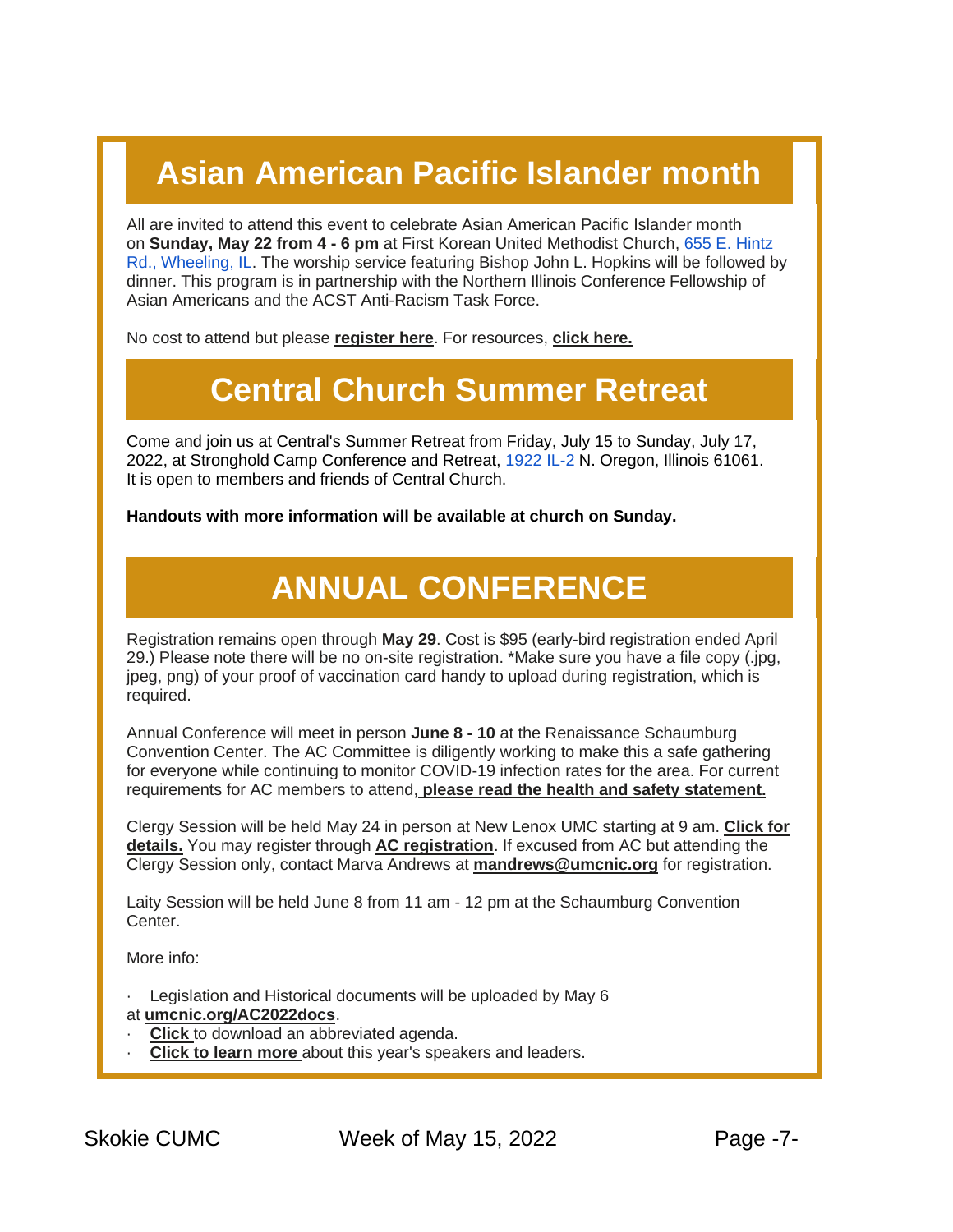· **[Download a Fact Sheet](https://r20.rs6.net/tn.jsp?f=001qgE8R-0rBclVHIkAUpoZ5C0BvVK_kzmNy1064t6a3XonwwN6COjQy_Ma2mkOizBLUATeBz98dtAQpb-FwedAWiEEypk20IbWR9K2m4PKooV6H6_uKlKZYrMeN1gU7Yi7jhb6YRwEITpazL3QvkLsXqHcmiCiGhwpFyLjcELwbb4VQOSBKo81b9ylEzGuaHuQcIBjBWV56cOI-Ws4rt0_srxgExPR-8smj7Nk6qdzXgGVXh-ZDcpeqdt9uqkxk3LOmDXW4rJEWbm_fQkE9ECmSU7kfQD-LXs9prs9pNxSTsxh7DQMh9ryvJic7e_UGpkIpIgHRcMkU2Ko6CUdzleIWNDLEtjRDUySUG9vFlSHSmlUKJIejmqsZvEmN9JCtE3It0SPUeLSJUheh0PMqZYRyApF9bko0I1CZ42-tz2SCqHMUrWd5JqCCKtqs7uMrQUL7sVrZVhXo9hxvdXvnG1t8ZLsz7qhmwEnyhRarMSRpBbDAwAg0cB_SK4m4dt79kQ0k_avvy69_mhOAKdxNKD35Jbp63IK8EyS5bTF3AkJhoYeeFG0YuDD1fk8FdfeeChnZuU3D3UfwbJrfyVAe7xEh1uH7pgunNMZvhZWsM0bfrDrkRWjU5tbNlNVDtfjeRdN2csP7WZuFGMKRCqyQfnhvqUFshLuIxGQjw6Bi-0IPjztht9j9cTk8N7EBUeOF2OhYTqs3l8nfpOtO_KSqnkM0ZIFnhlPp2QlMQ5t3MkpLnWXbyqVYZSafArKkWoymgoHiTfHWILd-XHCtZXYxvSoHxBg8ic3DFw_KqVp86A39F0Y5EH9MygcC6UtJHsKZFGTH4D7TQ7K5-8hhnOVkSk8QeBwVhlN0aVeKmPOfs_1m_vLFQLqy1dGjf6zDeNOH6m3Or2-7GxUlaqARiB2T1BvdmxtAiYSdixhWC2TmTZisSAp-AI5gr165J4h9_-fTQX5jE0W3rzlG3u_jl06FuldD2R8pfBud4ISgl7BjwJpECCUMkiLBYLPAsSplEEPSCBilj35M27LtOd5u9I220r1i5KbCNSzec8jJORqYyV6Gkf1N0RYldHRA_EILnXXO8IfCXeW1GymnnvPjn_HRZfJg4WTbd4ywHhbdXjyEV73vyYMluqFUf4hyDo6g1adRu6k0qZBcOKGNmxOOs3PpHnRLDqonX7QFrnUzj-HQIiUy6c0-0scPQDM7CZccrts0b-uCoGBVBm9inIyiqS6L4XHa5jfye4raajO&c=vrIqrezAcAYWUwuVWOEkcVrHWvcN8vnGHRxN9fLUNmVcDNqhgf_tKA==&ch=hfGIDPzS7TOQWFdOPUFymqO3NUcmF99VjRIHWaAQ7BeYkao-_ZegKw==)** with more details and information. For more dates and information, visit **[umcnic.org/AC2022](https://r20.rs6.net/tn.jsp?f=001qgE8R-0rBclVHIkAUpoZ5C0BvVK_kzmNy1064t6a3XonwwN6COjQy_Ma2mkOizBL94Vg90ze4QACD2QEfv6s0MNxC8Z0hr5cqQ8Av5cfKVgJUkWlmOv-Z_DGO5rp9E3aGMoYq2ECk3v1r1UZ5lL7QlgFxJi1uQeJ4wApWIYjTA17WjWiy8FluqM9IANg1rUrUM1j3X7-kwtQoQRmYWf3hskL4p8gLKmWjcI8nkz35rVqNhJxyCM_ZXw4jMoSyfdzhmy6_UPHx5fpsteZrPQaH504QMwMK65ztrlqdunGbiWak181Px2Ve4-73p0jZy1rVKG3VjKEoOeP4wtRZWrnvCiYd3KXBqBqz1kLJt8Q12bsNdLV0__0SHFc7C4ySTEt6QVuPs8Y8B5ekwDBQkgSimATcSlf5D9rP1yinVQjsNOkV4f2U5WU833hTtbzEnw9kATpJSSltWOtGgGF4LkkDKfQzK6rUX-9bkP9clybAusAFLgdv9ObA8g5Ao1ypKt1dFpiugYj-pSIDBOlMWjfkl9kNe68-1lDSeuZZpEYkl2DaQE8yG8jFvPdsgBO-IJZPNGItk0qHMy_9q--YRjHRb2WeLbKZ_v57T69VRKDlPNuOPlFouIzrNoRvaickmR1R7tw2nr4CiB_E7Hk-EG7v0oxNSR--YvbhmKPaa0VQ1TJnlcHWZoFaHRbqjEbW_vSYcfKZBT_wPQpWQ7KnAxupPzEsL2N2Vlvif4JCHTXv8A3YbgCVyHDxgaDVm6tQWROG4d9AwsVRxr9DnNxpwylY8rKClkyLWYWAypJ25WjPb0ipgury0lup4yLXQw7i3YP5NYP8KURPxFGjD11iiCQsbUGztzv7VPtkY5XwlGiV1QImK4MAQ4AK5QhiQgIJm7pHrPqun9DpvqnyiwlXPsNqxdKxgZj1VLLjde9C1EYz2qAi7Sr22i70OFCdo7gHKdZ4T8dE6zeERobROjuyx8vMeEbw21KB_xF70YkaS3Izf7Heunkxm2VhAih9Itnq-0AmNzODIyJRcHbfH9EEFspefH89TA_Gf8S6aHMolBGAeX4noXpS0ZfcjTZOk8iFRpGUiNRrIawLK2J26WpGkYiryn9T7ZkWS3tj2P1LoFqxDk=&c=vrIqrezAcAYWUwuVWOEkcVrHWvcN8vnGHRxN9fLUNmVcDNqhgf_tKA==&ch=hfGIDPzS7TOQWFdOPUFymqO3NUcmF99VjRIHWaAQ7BeYkao-_ZegKw==)**.

· The worship services and plenary sessions will be livestreamed on the **[NIC YouTube](https://r20.rs6.net/tn.jsp?f=001qgE8R-0rBclVHIkAUpoZ5C0BvVK_kzmNy1064t6a3XonwwN6COjQy_Ma2mkOizBLETUagVXz9pxCi3oKb3EQ04EyjX2u326CgWiTB7ZI-1_wDaYTuhktSA2URqmibFhy3CV57GvXfWjsrE6rgOivreny19dEVhZ5hD1eQ1HK5luNsqcy_EN759oWJjp1DJ6KgC1Unpdn5T_kIeVN1_4sn1YkZkWA4aRFtHdjivcKrxb9PoD4pOZZxa4zt7PpKfPRBXe1HGjEr7n1ezzpI8QT_LHT749qUsR7CYNUgJXMyf9JgXpSHtb4I4u-fTCf1phaWDzYLTx8092UEKiKpo4ebC7CY3NZxYWRx3oeSbkEccgrCBY_juQLbsg7wT_LLXVA6mpVRMggo-t9K0JcSnmCYh4bBizxpL0NVgnFqSxMLyWh2qievWPxlIq1og2b7OjtESDBHMV0CZnM8x_wSIqFZ1aRoQGO_ELJpCUpK5-g9P1piEMxOUOQVkG-lomTCDEtu7tmpjVY9CMcV43P21tY7SY-dFYisEdj0JnMrj9ycbF7tQMt48AuT6ixxcnLCnQ4SoGio1fu8I4qSrcDGL2Gwci1-NG0q9raXG2kJC7SZkV0wvQNFvkLzgO9m8ent2_ZZiPUaNbIyiO1TlRBgXcjNn-Ahyh5EEk86Aa_mRIeH_DLJ6kKNPktjV7wHJ0chf42W8bX5a42rMzOUYLDdRjIIRqRspfh26lurQ8CT1VZc88Ehi5iSRXfjHIzuDdvHe6y-VCUOR50jK-Dst-0np3EmeDZEsecLEwIxEoGESgu1QAmjROG9aHDxBBZscLnpy9b4hh-vNj66KzWQG9UpTADCJy-tE_GyXGzKoUPnwWCvQkg29Iu29u_4U74rvJrofx4Pn8INeT54fVt14-m07YdZsmHqrMKKSWwoDigSi9SMot6cj4QCBuxWyd0vuyxevN9-qCE5l0vTzrvdO2GJ6J90siRUjrAOLVwDBs0AQt7gmtawtZAXoH1Db09CciN_KPew0c7ooMAEcelWDRi2JoFit7RNNuGgzMVnjkU8LwkGEMAh3pIg9Wtx_qIyNbDp7tY6EhzSogTZusglEqAAzDvkBParqFXVhgvrclsyUSjHrm1yHZhICBZmKWGxOjLAvMPTo7R9GtBbDoJsNF5cHFsGVr2Qu9mg7omZ32MiRqxPSk=&c=vrIqrezAcAYWUwuVWOEkcVrHWvcN8vnGHRxN9fLUNmVcDNqhgf_tKA==&ch=hfGIDPzS7TOQWFdOPUFymqO3NUcmF99VjRIHWaAQ7BeYkao-_ZegKw==) [Channe](https://r20.rs6.net/tn.jsp?f=001qgE8R-0rBclVHIkAUpoZ5C0BvVK_kzmNy1064t6a3XonwwN6COjQy_Ma2mkOizBLETUagVXz9pxCi3oKb3EQ04EyjX2u326CgWiTB7ZI-1_wDaYTuhktSA2URqmibFhy3CV57GvXfWjsrE6rgOivreny19dEVhZ5hD1eQ1HK5luNsqcy_EN759oWJjp1DJ6KgC1Unpdn5T_kIeVN1_4sn1YkZkWA4aRFtHdjivcKrxb9PoD4pOZZxa4zt7PpKfPRBXe1HGjEr7n1ezzpI8QT_LHT749qUsR7CYNUgJXMyf9JgXpSHtb4I4u-fTCf1phaWDzYLTx8092UEKiKpo4ebC7CY3NZxYWRx3oeSbkEccgrCBY_juQLbsg7wT_LLXVA6mpVRMggo-t9K0JcSnmCYh4bBizxpL0NVgnFqSxMLyWh2qievWPxlIq1og2b7OjtESDBHMV0CZnM8x_wSIqFZ1aRoQGO_ELJpCUpK5-g9P1piEMxOUOQVkG-lomTCDEtu7tmpjVY9CMcV43P21tY7SY-dFYisEdj0JnMrj9ycbF7tQMt48AuT6ixxcnLCnQ4SoGio1fu8I4qSrcDGL2Gwci1-NG0q9raXG2kJC7SZkV0wvQNFvkLzgO9m8ent2_ZZiPUaNbIyiO1TlRBgXcjNn-Ahyh5EEk86Aa_mRIeH_DLJ6kKNPktjV7wHJ0chf42W8bX5a42rMzOUYLDdRjIIRqRspfh26lurQ8CT1VZc88Ehi5iSRXfjHIzuDdvHe6y-VCUOR50jK-Dst-0np3EmeDZEsecLEwIxEoGESgu1QAmjROG9aHDxBBZscLnpy9b4hh-vNj66KzWQG9UpTADCJy-tE_GyXGzKoUPnwWCvQkg29Iu29u_4U74rvJrofx4Pn8INeT54fVt14-m07YdZsmHqrMKKSWwoDigSi9SMot6cj4QCBuxWyd0vuyxevN9-qCE5l0vTzrvdO2GJ6J90siRUjrAOLVwDBs0AQt7gmtawtZAXoH1Db09CciN_KPew0c7ooMAEcelWDRi2JoFit7RNNuGgzMVnjkU8LwkGEMAh3pIg9Wtx_qIyNbDp7tY6EhzSogTZusglEqAAzDvkBParqFXVhgvrclsyUSjHrm1yHZhICBZmKWGxOjLAvMPTo7R9GtBbDoJsNF5cHFsGVr2Qu9mg7omZ32MiRqxPSk=&c=vrIqrezAcAYWUwuVWOEkcVrHWvcN8vnGHRxN9fLUNmVcDNqhgf_tKA==&ch=hfGIDPzS7TOQWFdOPUFymqO3NUcmF99VjRIHWaAQ7BeYkao-_ZegKw==)**l for guests and observers. Clergy and lay members of AC must be present in person to vote.

#### **[Annual Conference Registration](https://r20.rs6.net/tn.jsp?f=001qgE8R-0rBclVHIkAUpoZ5C0BvVK_kzmNy1064t6a3XonwwN6COjQy_Ma2mkOizBLNQpoiKb4Z6ZeRUEp9W94PgZ192leUR1Rt75kgQsjaiRSWsS-DEK0lRl-KuXkJ1vsWKxJ3I4qVXRStBJDFYtAyONsaf_2RtjrKp_-MRzhAL5jZkXf_osDuHp8mjexyp1SAj-a7AjLU0TZqPBbQt2spV96tBKIc1ziynWrh86YHl8BsICW_f6U7Jo9AIae6wmQ1E6EveAQ5X-1HiIRaJMIdrmtI4FDWqC8-tl_RpOQ4KM9tyKUEbmfTYvX_b71CWE7vBMx-RNmgm6YDsac-Eei6Ai2EtjgAluepPMux1PcbViTMoRAmpp5CZpJ-TyHFyhjoN76V77Mn56qyyCd7G3BHtc3MXLBae1f8COCMCtv72Oq1tpL94IDggkmga9d50g7hAre97fAz9UaqKTl5QektXXeL3RpcQGCdb8lVJc4ydfjw95zfTLF1YAsS0ELrXQoyF7ikXa1IicxNvskV6bffKSM4vyohRxdO-fV6w9b3wDYNr7wXk31OlmmfVNA75Qvr0M2ShkM6KK2X591I9ABxTWSylGCJVa42J8Srp4V6caXLhxNF7I9_ZP5gM8sURiHfS2LcNY3aosMrgipUWbXZGT3FbYG2n0vGgv2RsP05ztJHFTvYcu6L8Nja-Lqy6zEZrAU0FxMqooWsWF3hxukJiM3Dy6nuI7_Ul35D_ndP0AbfsvU74CjqfEZsQLYdxDenw2U9GhAxM4vEWJK8YU3VvhIX_qke7K_Ziq7JJwLP_P_jt_YJYBmkqO-uiNXPtP3PImuIg-FThwHPjM9aS2OVHojw4vA8-7wRoZGMCayKOjU0_MnuleKgEKR0OHx0Afp2IMB11dIeQtLLFzk7Sc-wsfMXrquheeFCpcuYiElICMyd1O5QCnrGJ2X499rbRByosFN8F5OtTFIYidtjNo4Wh7SoVql65AIOiXpKH-nWT3HjXfpFTJXGG83lgYQQDpjrNVPF2p75RvOGPw5eKNOdLxHxt0IDpHnfanMruNYm7L10ed-6Q-zjkZQM6sPaxPi8i3Ku27q95Y_aelLqGV0Xy0tqLMULD_t&c=vrIqrezAcAYWUwuVWOEkcVrHWvcN8vnGHRxN9fLUNmVcDNqhgf_tKA==&ch=hfGIDPzS7TOQWFdOPUFymqO3NUcmF99VjRIHWaAQ7BeYkao-_ZegKw==)**

#### **[Annual Conference Updates](https://r20.rs6.net/tn.jsp?f=001qgE8R-0rBclVHIkAUpoZ5C0BvVK_kzmNy1064t6a3XonwwN6COjQy_Ma2mkOizBLQBUGq_6VYzlim4pggI9Nv4kHho62WS1maDFvlzZPQyM9Fm6xEJx39VF2Kv0RC6tg7n8QvKsfCvi2CQpBK3nO8TD3_D2KLVz4UO3NQyQALMIgbQEkMTRiPuevMrm0231Ib3d1VN2H3JihVd-ZZtKaW8NgbhkiJpSuuw94f9jrx6TwOx_vl9lVQdf-nLNFSbILCdlAR4S1kgIACLFUW9AMWSnbz88Ua8yX41HFoc06Im9DPqVE2g12N_UWWYX8YFCpTnQR5fMvZjYCJT8j5W1x6-XnzAW5ZD5HtBUGn7mAsMNmyzFHt3yC0Dv9aH8rTw3YnMIHzXQVaWjXxiqAwJ249QFT5XgS0SkZf4NOKjBlrOLr3m7TIzNPF7UfmlTBNHWiOZg9_YY35ENTyzNB4jiRUncZ8eq1ORMLQbjkFM5usDVW4sTtR_ViufGAowD356tTUZpmTDoM89ghcLSoZEpn2xX-6RBvqV18wuOrILFdVwbuUtKf6vAbHQm18FWzsp83pdO9kgthoon5YJ6Mp2A88Te2GXIN1q8GpOrdUflWw5hyGHLmMpKhjodm2uopLGpQYH0GVMTFUpKFBqiP0K4qciS-AM0dD4o2ZKVlYXScwR9akgGYseKSAFZKVUX0yV_KTJ1IlIY5dHu5LxoLRTuNAq8dhu9cwmrBqhLcuNse3vrrewAHq0ipnYqR0qXRwJd6n4U-GiiGoWA5yQWvRUg_mNOC0azAJ4SQzHSSHrSQzqO3EdxrDB9WxPxah8632-2pVZfUgKdcZWEjKKLUJyZFJixuRf45FJLr9KEjE6NlP9jkqI7HGrALGhzqXHHoypjgjvb5c8UrKu4Dk8n7L593-Kf3AhpYeYB1dTS6C1cqdzxku8QirDWlhLi70IKQih06_9CHJEDNq875MlDOpdZtNpwDZI9SzzkMIr-VjlWSni6FoDVxb46uLcY4XEiDmQMq3AeOTlkQcqansa094FPtRgMLt00Dim3C7CBmVdRsKdmx-7iB7Q8PWRJT57Al2v7SAqBBC9pmYzDk6z_bb7K9gq1HrIMu0jBW&c=vrIqrezAcAYWUwuVWOEkcVrHWvcN8vnGHRxN9fLUNmVcDNqhgf_tKA==&ch=hfGIDPzS7TOQWFdOPUFymqO3NUcmF99VjRIHWaAQ7BeYkao-_ZegKw==)**

## **Mini Food Pantry**

We are running low on food for the Mini Food Pantry. This is an ongoing mission, so please keep on bringing non-perishable items to the office on Wednesdays between 9:30 am and 4 pm and on Friday mornings between 9:30 am and 12:30 pm. Or bring them to church on Sunday.

#### **If everyone donated two items a week, it would keep the Pantry filled.**

Below is a list of suggested items - because the Mini Food Pantry is outside, it's important to only contribute non-perishable items, such as:

- [Canned goods](https://r20.rs6.net/tn.jsp?f=001qgE8R-0rBclVHIkAUpoZ5C0BvVK_kzmNy1064t6a3XonwwN6COjQy54NFeq2KIxswl8shgvFwq6dtMMBIDcxr0nvKJXfqBwJJGHYLip0jon_8uUtmXFb2KJMFx8yML6OFprU65YnMeX6VYDwtrpn8tBjThuKCn6K3VF16Dm-AoWVA-FHITENvYF-o4iCzh4hignX1KCjUVjFKABXuZTpMdKDcuYxsFtawDjZo_Rw_l8=&c=vrIqrezAcAYWUwuVWOEkcVrHWvcN8vnGHRxN9fLUNmVcDNqhgf_tKA==&ch=hfGIDPzS7TOQWFdOPUFymqO3NUcmF99VjRIHWaAQ7BeYkao-_ZegKw==) with ring-pulls;
- Hygiene products: toothpaste/toothbrush, deodorant, soap, menstrual products, etc.
- Tuna and crackers;
- Spices; salt and pepper;
- Cooking oil;
- Sugar;
- Tea and coffee;
- Peanut Butter:
- Kids' snacks;
- Dish Soap;
- Stove-top Stuffing;
- Non-perishable foods;
- Bottled water.

Thank you for your support in helping others less fortunate. If you have questions or suggestions, please email the church office at **[centralchurch@skokiecentralumc.org](mailto:centralchurch@skokiecentralumc.org)**